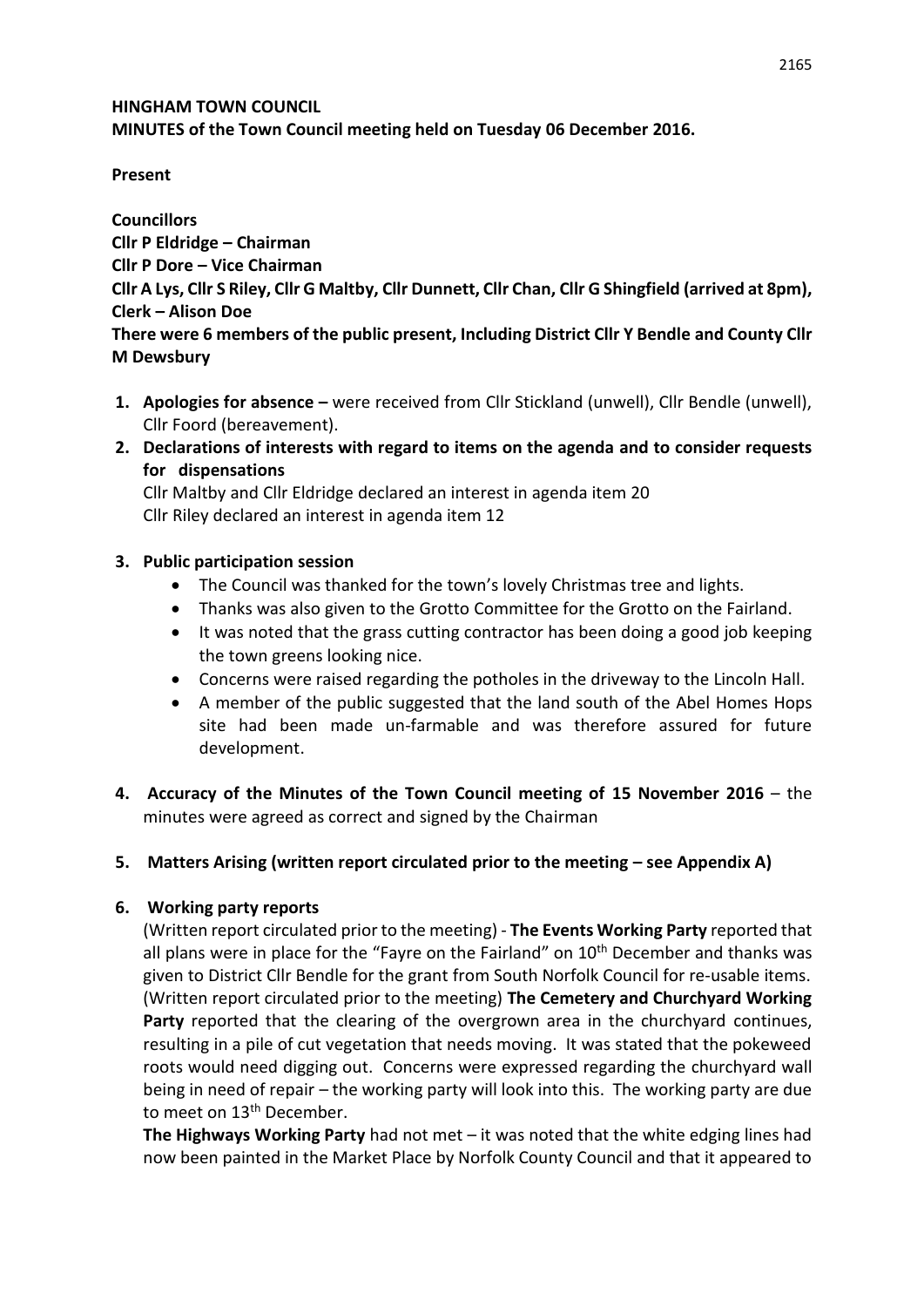make little difference to the speed of vehicles. The SAM2 sign has been added to the insurance policy and was ready to be used.

## **7. Reports from representatives on external bodies**

Hingham Playing Field Association reported that since the new tennis club building had been completed the rates demand for the Sports Centre had increased, they are now trying to get them rated separately. It was also reported that the floodlights are now run directly from the building, not a generator and that the clubs, (in particular tennis and short mat bowls) are doing well.

## **8. Correspondence**

- **8.1 Norfolk County Council, Farnaz Khan-Lodh - Temporary road closure in the Parish of Hingham**
- **8.2 Norfolk Constabulary, Jim Squires - Police budget 2017/18 consultation**
- **8.3 Local Government Boundary Commission for England, Jonathan Ashby – Electoral Review of South Norfolk Draft Recommendations**
- **8.4 South Norfolk Council, Lucy Johnston - Parish Precepts 2017-18**
- **8.5 South Norfolk Council, Jessica Ransome - Christmas bin collections and recycling**
- **8.6 South Norfolk Council, Adam Nicholls - Greater Norwich Local Plan - Call for Sites information**
- **8.7 NALC - LAIS1394 Neighbourhood Planning Bill.**
- **8.8 Hingham Society, Tom Cowin – Traffic Measures in Hingham**
- **8.9 Ruth Bateman, Lincoln Social Centre Committee – Council non-attendance at Committee meetings**

# **9. District Councillor's report**

District Councillor Bendle reported that the notification from South Norfolk Council of the results of the call for land for housing for the Greater Norwich Local Plan (2026-2036) was the very early stage in the process and stressed that nothing had been decided and far more sites had been put forward for consideration for development that is actually needed. The land that has been put forward will now be assessed by South Norfolk Council after which a consultation process will take place. Cllr Bendle urged the Town Council to calm people's fears regarding the published results of the call for land. Cllr Bendle also reported that a green belt area around Norwich had been suggested and confirmed that the government's 5 year land supply rule overrules local and neighbourhood plans. (It was suggested to Cllr Bendle that smaller developments may be more appropriate for communities such as Hingham rather than large developments - Cllr Bendle advised that if a planning application is submitted for a large development

South Norfolk Council have to accept that application).

It was also reported that the proposed ward boundary changes would not change the number of District Councillors and that it is not proposed the change the boundary for Hingham and Deopham ward.

The proposed changes to the Hingham Conservation area go to full Council on  $12<sup>th</sup>$ December.

There had now been some progress regarding the funding for outdoor gym equipment at the sports field.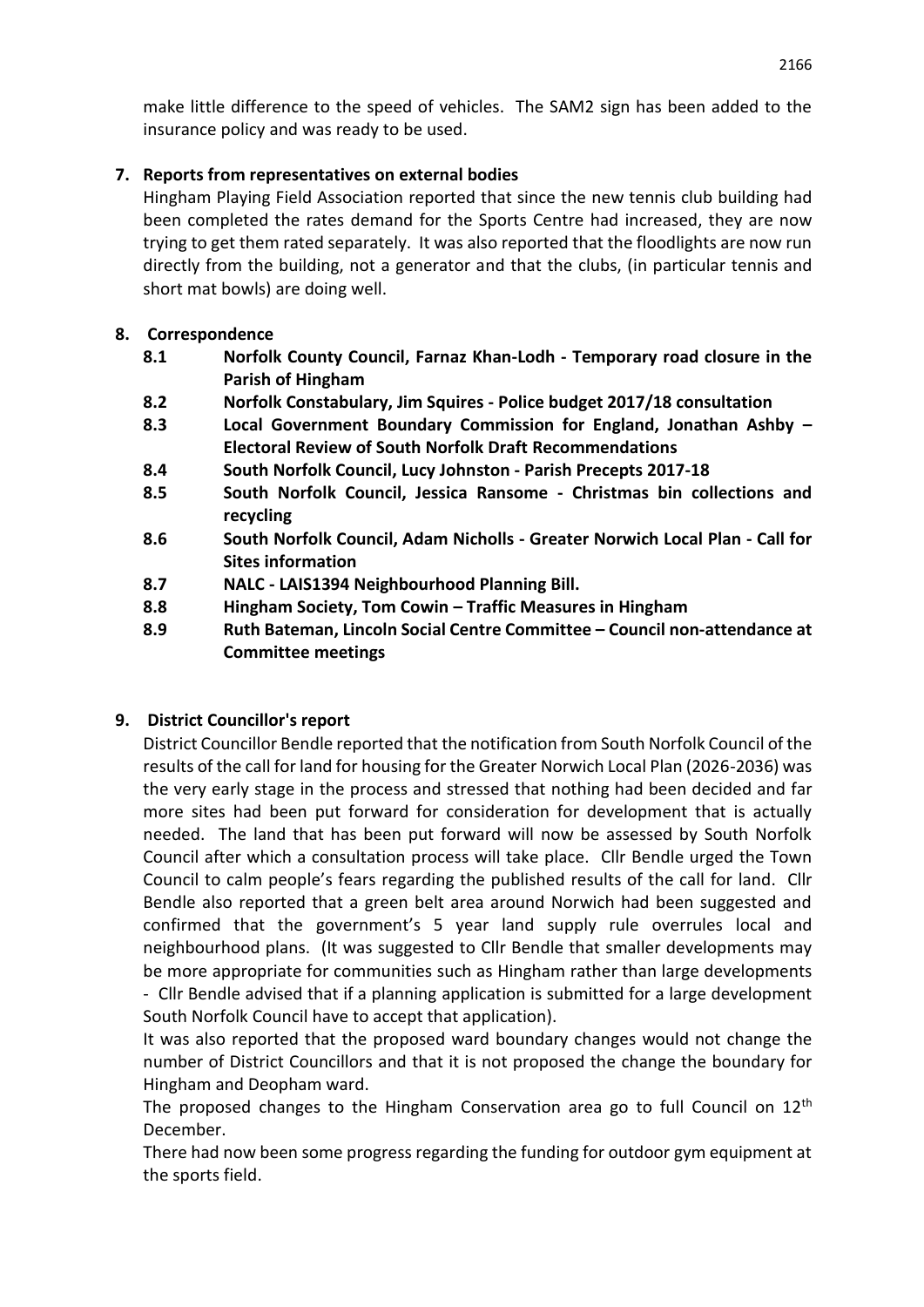Cllr Bendle reported that after lobbying the MP, it had been announced that Rural Rate Relief was being bought into line with Business Rate Relief.

## **10. County Councillor's report**

County Councillor Dewsbury reported that a suggestion had been put forward after some smaller parishes had expressed that they would like a small amount of development. There is now a new interim Director of Children's Services (following a resignation). Healthy Libraries initiative has been launched in Norfolk to promote health and wellbeing, other initiatives within libraries are also being looked at to support other services such as promoting maths (the Castle Museum is holding storming the castle events to promote maths skills and support Children's Services).

### **11. Planning Decisions**

- **11.1 No: 2016/2525 - 10 Primrose Road Hingham Norfolk NR9 4HQ Proposed single storey rear extension, extending 3.9m from the rear wall of the existing dwelling house, with a maximum height of 3.2m and an eaves height of 2.1m. Prior Approval not Required**
- **11.2 2016/24165 - Bears Close Hingham Norfolk NR9 4LN Proposed single storey rear extension, extending 5m from the rear wall of the original dwelling house, with a maximum height of 4m and a eaves height of 2.6m Prior Approval not Required**
- **11.3 2016/2380 - Teats Barn Little Ellingham Road Hingham Norfolk NR9 4NE Variation of condition 2 of permission 2016/0611 (Variation of condition 2 of permission 2014/1578/F (Conversion of barn to dwelling) - minor alterations to conversion of barn and erection of a general store building) - design amendments to general store (building) Approval with Conditions**
- **11.4 2016/2328 - 6 Stone Lane Hingham NR9 4LH Beech - Thin by 30%, by removing some of the larger branches from the middle of the main trunk of the tree to reduce density. Reduce height and spread by around 1 to 2 m to leave approx 8m in height and 6 metres spread. No objections**
- **11.5 2016/2317 - Stables At Elm Farm , The Fields Hingham Norfolk Variation of Condition 2 of planning consent 2014/1525 (2 bedroom bungalow) - Amended plans to allow revised layout. Approval with Conditions**
- **11.6 2016/1796 - 37 - 39 Hardingham Road Hingham Norfolk NR9 4LX Part demolition and redevelopment of site for 17 one-bedroom specialised supported living apartments (Use Class C3) and Higher Complex Care and Autism accommodation comprising seven bedrooms and ancillary**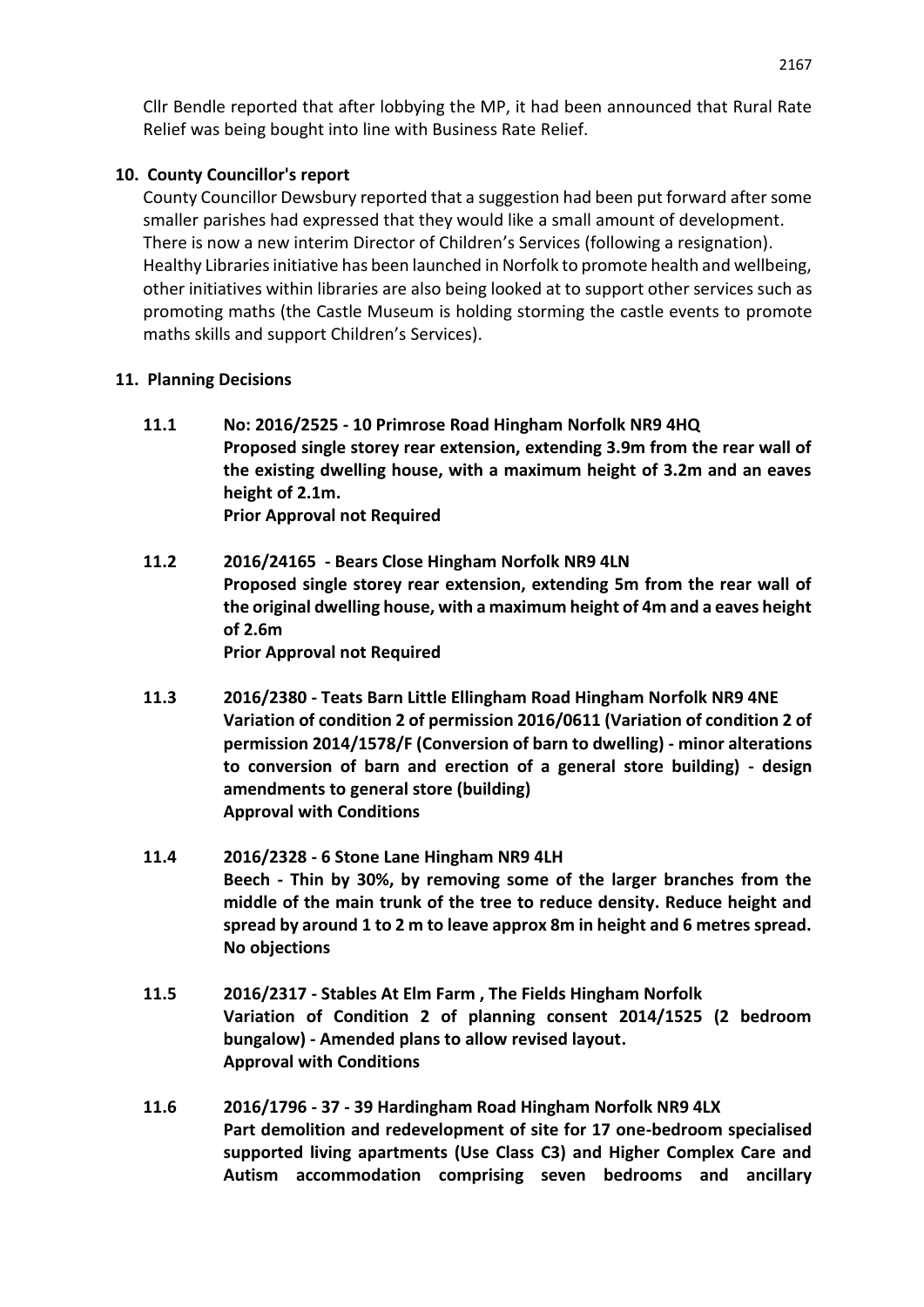**staff/communal areas (Use Class C2), together with car parking and amenity space. Approval with Conditions**

#### **12. Planning Application**

- **12.1 2016/2775 Church Of St Andrew Attleborough Road Hingham Norfolk Work to T32 small leaf lime, fronting the northern boundary of the churchyard, remove epicormic growth from base to a height of approx 5m and branches spreading onto roof and windows of the cottage. (Application by Hingham Town Council)**
- **12.2 2016/2696 - Church Of St Andrew Attleborough Road Hingham Norfolk South west corner of churchyard remove any tree stumps which have already been cut down to 1m above ground level. Remove young sycamore trees within this area to ground level. Large sycamore tree in south west corner remove suckers growing from root area. Crown lift remaining trees if needed to clear access height of 2m from ground level. Magnolia Seulangliana bushes prune these back throughout the churchyard to enable access to graves. (Application by Hingham Town Council)**
- **12.3 2016/2681 Land Adj To 12 Lincoln Close Hingham Norfolk Build a one bedroom bungalow linked with an extension to no.12 Lincoln Close. - The council agreed to recommend approval**
- **12.4 2016/2790 - 8 St Andrews Close Hingham NR9 4JT Single storey extension and alterations to dwelling – The council agreed to recommend approval**
- **13. To receive an update on the Norfolk County Council ,Speed Management Measures at B1108 Church Street, Hingham and White Lining Scheme in the Market Place**

The consultation letter from Norfolk County Council was read out asking for comments on the proposed extension to the 20mph zone, the Clerk explained that it would not be possible to place the 20mph signage on the verge outside the library as this would change the start position of the speed limit, bringing it closer to the B1108/ Fairland junction. It was agreed to respond to NCC and reiterate the importance of the scheme especially since the latest accident at the crossroads.

**14. To discuss the response from Police and Crime Commissioner Lorne Green regarding enforcement of the 20mph speed limit**

The letter from the Police and Crime Commissioner was read out stating that it was expected that Norfolk police officers would enforce the law where drivers are exceeding the speed limit through wilful offending, (speeding was dealt with on a priority basis where it is known that there is a serious threat of harm).

**15. To agree the details of the application for Parish Partnership Funding for a pavement on the south green in the Market Place**

The application as prepared by the Clerk was agreed (with corrections to typing errors). Amount applied for £4500.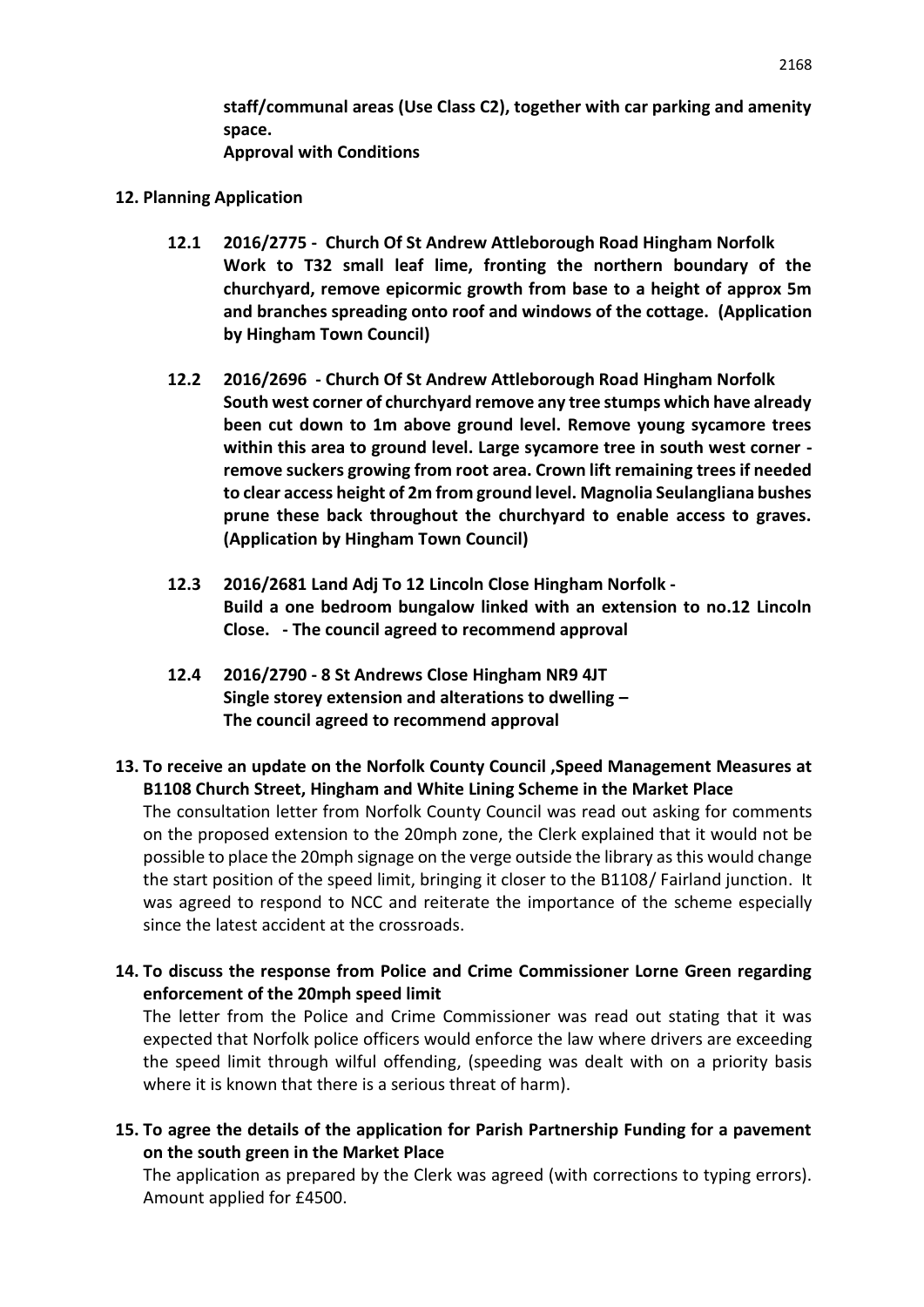**16. To discuss a request from a resident to place a mirror on a lamp column on Norwich Street (with reference to the boards around the site of "Woolleys Garage"**

It was agreed that there were no objections to a mirror being temporarily placed on the lamppost – but the resident would require permission from Norfolk County Council. The Clerk to contact the Co-op to advise that the hoarding is causing visibility issues.

**17. To decide whether to award to grass cutting contract to the current contractor for a further 2 years**

It was discussed that the standard of work general was very good – although concerns were raised regarding the picking up of the grass on the sports field, the helpful service provided by (Mr Smith of) TTSR Ltd was also noted. It was proposed and agreed to award the contract to TTSR Ltd for a further 2 years as per the quotation tendered.

**18. To discuss the 100th anniversary of the bust of Abraham Lincoln being presented to Hingham in 1919**

It was suggested that a committee could be set up and that Select Men could be contacted.

**19. Proposal to invite tenders for an internal auditor for (2016/17) financial year-end audit**  It was agreed to advertise within the parish magazine and also to invite a tender from Luisa Cantera.

#### **FINANCE**

#### **20. Accounts for Payment**

| D Ramm - wages (5 weeks) £881.57 - cleaning products £4.25      | £885.82          |           |
|-----------------------------------------------------------------|------------------|-----------|
| A Doe wages £671.67 - Licence for fair £21.00(events)           | £692.67          |           |
| E-on (November)                                                 | £581.84          |           |
| K and M lighting                                                | £294.19          |           |
| Anglian Water (Fairland Standpipe)                              | £13.67           |           |
| The Society of Local Council Clerks (membership)                | £121.00          |           |
| Xerox Finance (printer rental Jan-Mar17)                        | £115.31          |           |
| TTSR Ltd (grass cutting)                                        | £2,796.34        |           |
| P Eldridge (Reimbursement Christmas Lights)                     | £233.00          |           |
| <b>Gerald Mayer (Reimbursement Cemetery Planting)</b>           | £100.00          |           |
| G Malty (Reimbursement for banners, lights, batteries) (events) | £406.87          |           |
| Auber Electrical (cable) (events)                               | £118.75          |           |
| Hockham Playing Field Association (market stalls)(events)       | £50.00           |           |
| Connections Entertainment (disco) (events)                      | £270.00          |           |
| Euroffice (paper, toilet paper)                                 | £190.72          |           |
| Nest Pension (direct debit)                                     | £16.48           |           |
|                                                                 | <b>Sub Total</b> | £6,653.66 |
| already paid                                                    |                  |           |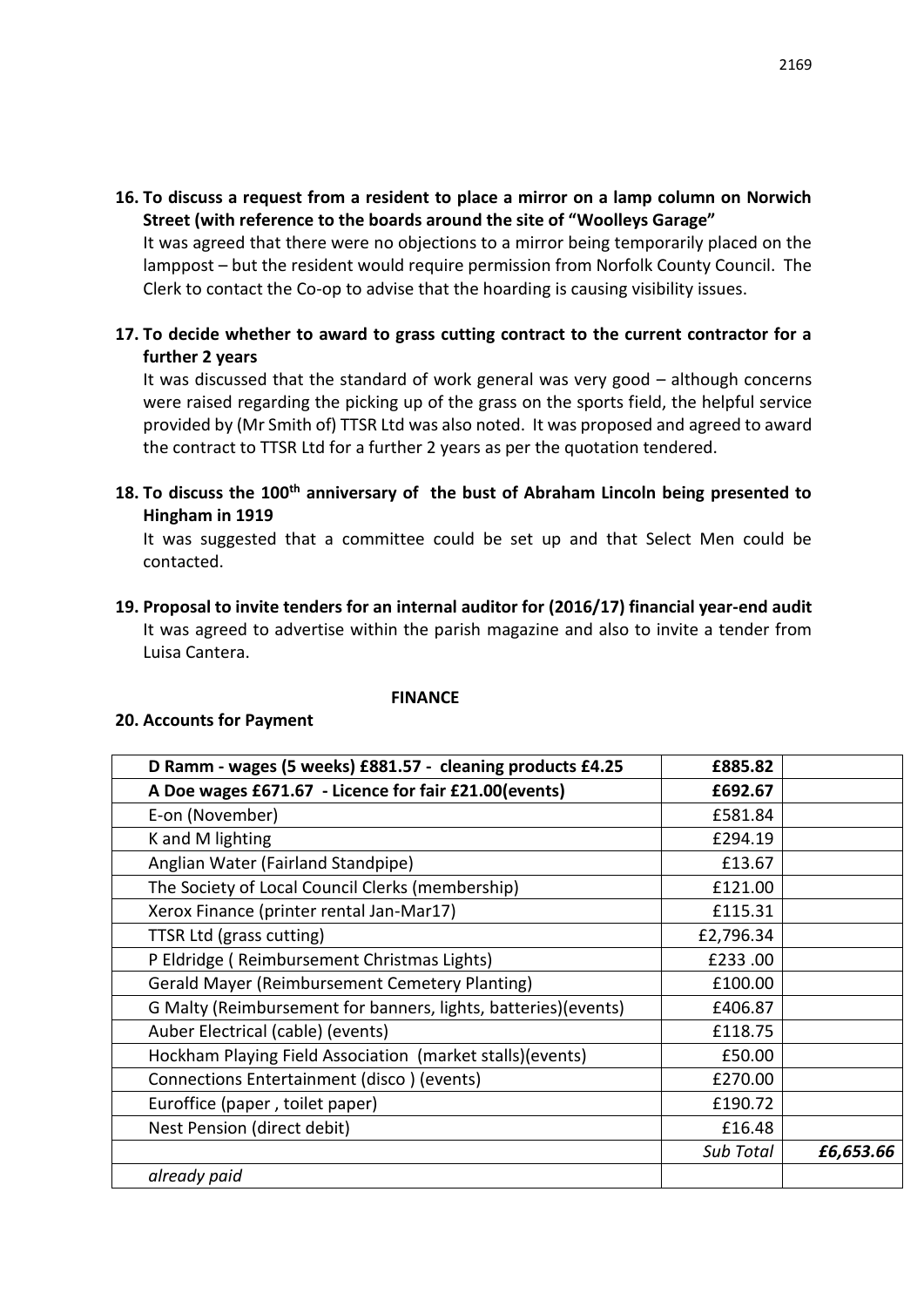| Hockham Christmas Tree | £75.00    |  |
|------------------------|-----------|--|
| PHS Group              | £427.91   |  |
| <b>Total</b>           | £7,156.57 |  |

- **21. 'Exclusion of the Press and Public under the Public Bodies (Admission to Meetings) Act**  1960 to discuss the following matters:' - It was agreed to exclude the public for the discussion of agenda item 22.
- **22. To consider the quotations for remedying the leaning memorial stones in the Cemetery** The three quotations received were discussed it was proposed and agreed to accept the quotation given by TTSR Ltd, for offering the best price and also detailing how the work would be undertaken.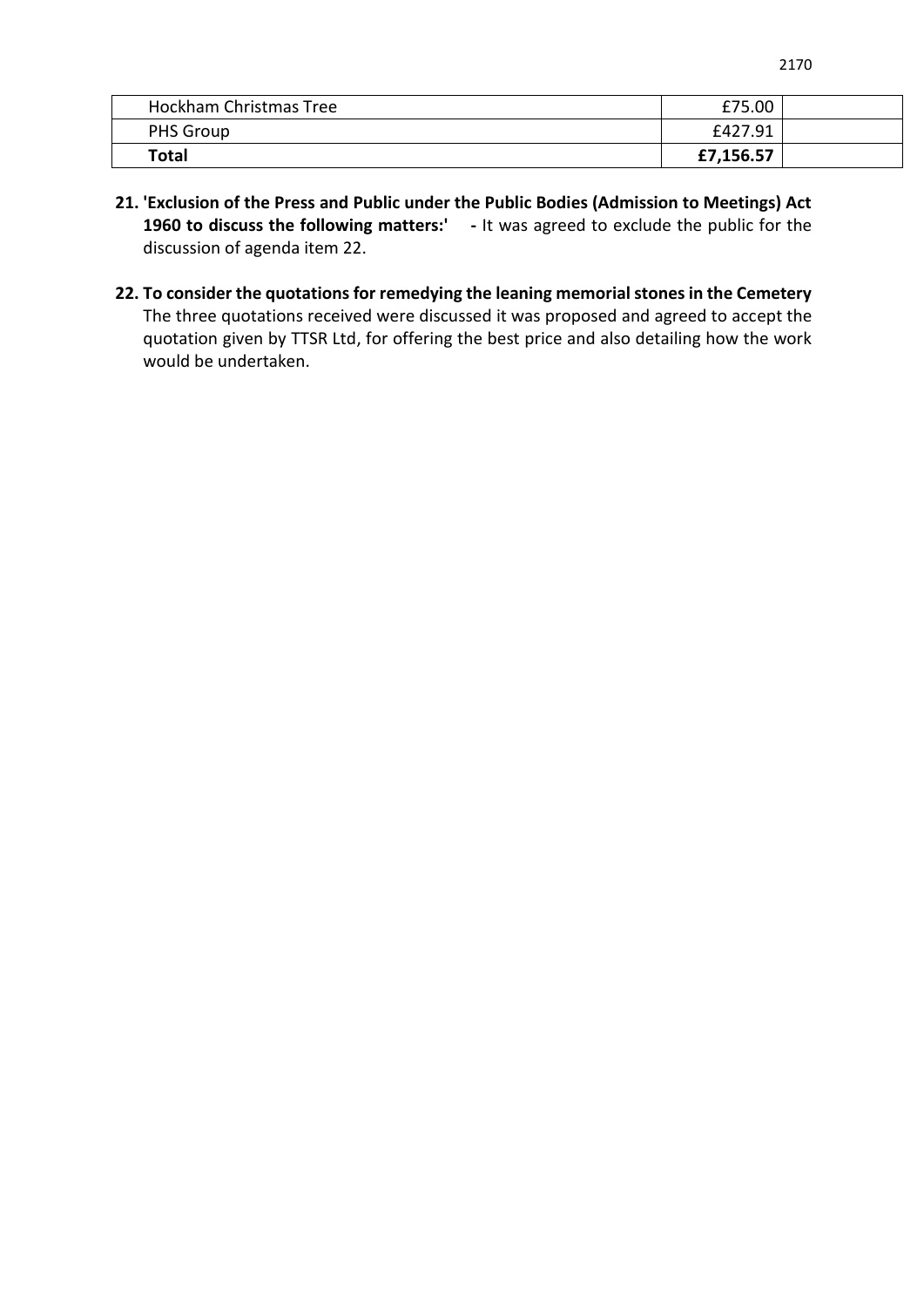|                         | Appendix A-<br>$\blacksquare$<br>2171<br><b>Clerks Report for 06 December 2016</b>                                                                                                                                                                                                                                                                                                          |
|-------------------------|---------------------------------------------------------------------------------------------------------------------------------------------------------------------------------------------------------------------------------------------------------------------------------------------------------------------------------------------------------------------------------------------|
| Min:                    | <b>Update</b>                                                                                                                                                                                                                                                                                                                                                                               |
|                         | Matters Arising From the minutes of the meeting on 15 November 2016                                                                                                                                                                                                                                                                                                                         |
| $\overline{\mathbf{z}}$ | Public Toilets a meeting with SNC officers is scheduled for 12 December 2016                                                                                                                                                                                                                                                                                                                |
| 8                       | Payment to PHS has been made and confirmation received that it was received and the<br>account is now clear                                                                                                                                                                                                                                                                                 |
| 9                       | Purchase of reusable items - banners, lights and cabling has been purchased, a grant for<br>£450.00 was given from South Norfolk Council.                                                                                                                                                                                                                                                   |
| 10                      | New Christmas tree lights have been purchased and are now on the tree                                                                                                                                                                                                                                                                                                                       |
|                         |                                                                                                                                                                                                                                                                                                                                                                                             |
|                         | <b>OTHER UPDATES</b>                                                                                                                                                                                                                                                                                                                                                                        |
|                         | Church Yard overgrowth and tree works $-$ - an application for work to trees in a conservation<br>area has been submitted and should be determined by 10 <sup>th</sup> January                                                                                                                                                                                                              |
|                         | Refuse left on the Toilet gardens $-$ reported to SNC $-$ who have advised that the trade waste<br>being left out was due to an unauthorised agreement with the waste collection crew and the<br>business concerned - the matter "has been addressed" and waste will only be placed outside<br>on the day of collection as a short term measure while a long term solution is being sought. |
|                         | <b>Cemetery</b><br>Horsfall/Green plots - the removal of the kerbing is awaited.<br>The stone to mark the de consecration area $-$ is now in place                                                                                                                                                                                                                                          |
|                         | Fairland Oak - the tree was reduced on 03 December and was due for felling 05 December<br>2016                                                                                                                                                                                                                                                                                              |
|                         | Highway matters -Regarding the broken directional sign on Bond Street, NCC highways to look<br>to see if they can reset it $-$ (replacement would be with a plastic type directional arm). This<br>has been chased again                                                                                                                                                                    |
|                         | <b>SAM2 sign</b> $-$ the insurance company have advised that the sign will be added to the insurance<br>policy (and will notify of any additional charges, which if any will be minimal - also an extra<br>pair of hands may be required to help put the brackets up!                                                                                                                       |
|                         | The Clock -the clerk has spoken to Colin Walton the Clock repair man has attended the clock, a<br>piece of loose wire from previous work (possibly by Smiths) had got caught. The resulting<br>problem with the clock has caused damage to the batteries working the winding mechanism.                                                                                                     |
|                         | No Parking Signs $-$ for the small green on the Fairland $-$ temporary signs have been placed on<br>the 2 largest small greens and at the entrance to the green by the bowls club $-$ the request not<br>to park on the grass seems to be well observed.                                                                                                                                    |
|                         | The Fairland (Lincoln Hall driveway) – the clerk and Cllr Eldridge have looked at the area and<br>think 2 reasonable sized oak trees could be planted to the left of the entrance (and possibly a<br>smaller tree in between) and the hedge to the right of the entrance could be extended, plants<br>to be priced                                                                          |
|                         | Green Street Lights - the 2 on Dereham Road are very close to telegraph poles enquiries will be<br>made with BT to see if a lamp can be sited on the these, there are 4 other green light<br>remaining, in 1 in Pottles Alley, 2 on Baxter Road and 1 on Hardingham Street.                                                                                                                 |
|                         | Skate Park sign - quotations requested                                                                                                                                                                                                                                                                                                                                                      |